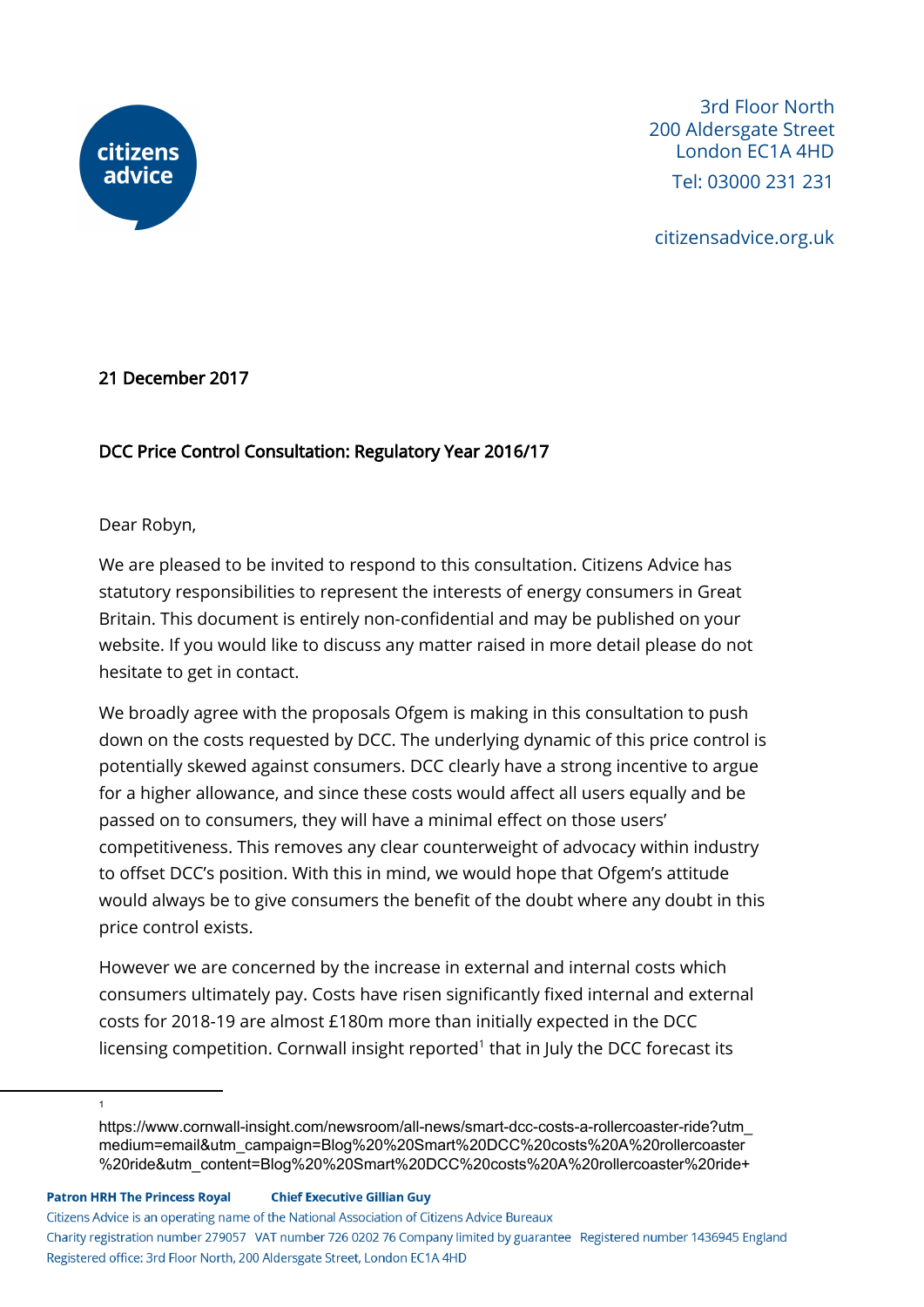

#### citizensadvice.org.uk

fixed revenues for the 2018-19 charging year at £344.9m. In October, just three months later, forecast revenues had

increased 12.8% to £389.1m. Cornwall estimate that although these costs equate to around 2% of the domestic bill, they provide an upward influence alongside other rising drivers on the electricity bills such as higher Capacity Market, Contracts-for-Difference, and Renewables Obligation costs for 2018-19.

We continue to have concerns over the margin that the DCC is permitted to make, particularly in the context of tougher price controls for monopoly network companies which Ofgem has recently signalled. This tougher stance is related to the high returns that these companies are making.

We recognise that the unique function of the DCC made an ex post approach to the price control the best option at the outset. At the same time, we are keen to see a transition to a fully ex ante control as soon as possible. Continued revised forecasts of revenue upwards, does not bode well for consumers getting a good deal from an ex post arrangement. Although we recognise this is partly for reasons beyond DCC's control, an ex ante approach would give more certainty for stakeholders and a stronger mechanism for keeping costs under control.

Ofgem should also consider DCC's past performance in relation to stakeholder satisfaction. Stakeholder engagement by DCC during SMIP has not been optimal, despite improvements over time. We would want DCC to develop a business plan in consultation with stakeholders, and Ofgem should consider whether this should be scrutinised by a Stakeholder Panel. Similar parallels can be drawn with the framework for price control of monopoly energy networks where stakeholder engagement is being considered as a key part of the next set of price controls, and has been successfully used in the water industry. This would ensure transparency and help both Users and other stakeholders to hold DCC to account. This could be financially incentivised either as part of the Value for Money measure, or through a discretionary reward for stakeholder engagement. As set out by Ofgem, a further benefit of setting a robust business plan is that it could expedite the transition to an

**Patron HRH The Princess Royal Chief Executive Gillian Guy** 

Citizens Advice is an operating name of the National Association of Citizens Advice Bureaux

Charity registration number 279057 VAT number 726 0202 76 Company limited by guarantee Registered number 1436945 England Registered office: 3rd Floor North, 200 Aldersgate Street, London EC1A 4HD

CID\_b3016ea2df8c4f9ff0b9398cb95e1534&utm\_source=email%20marketing&utm\_term=Read %20the%20full%20article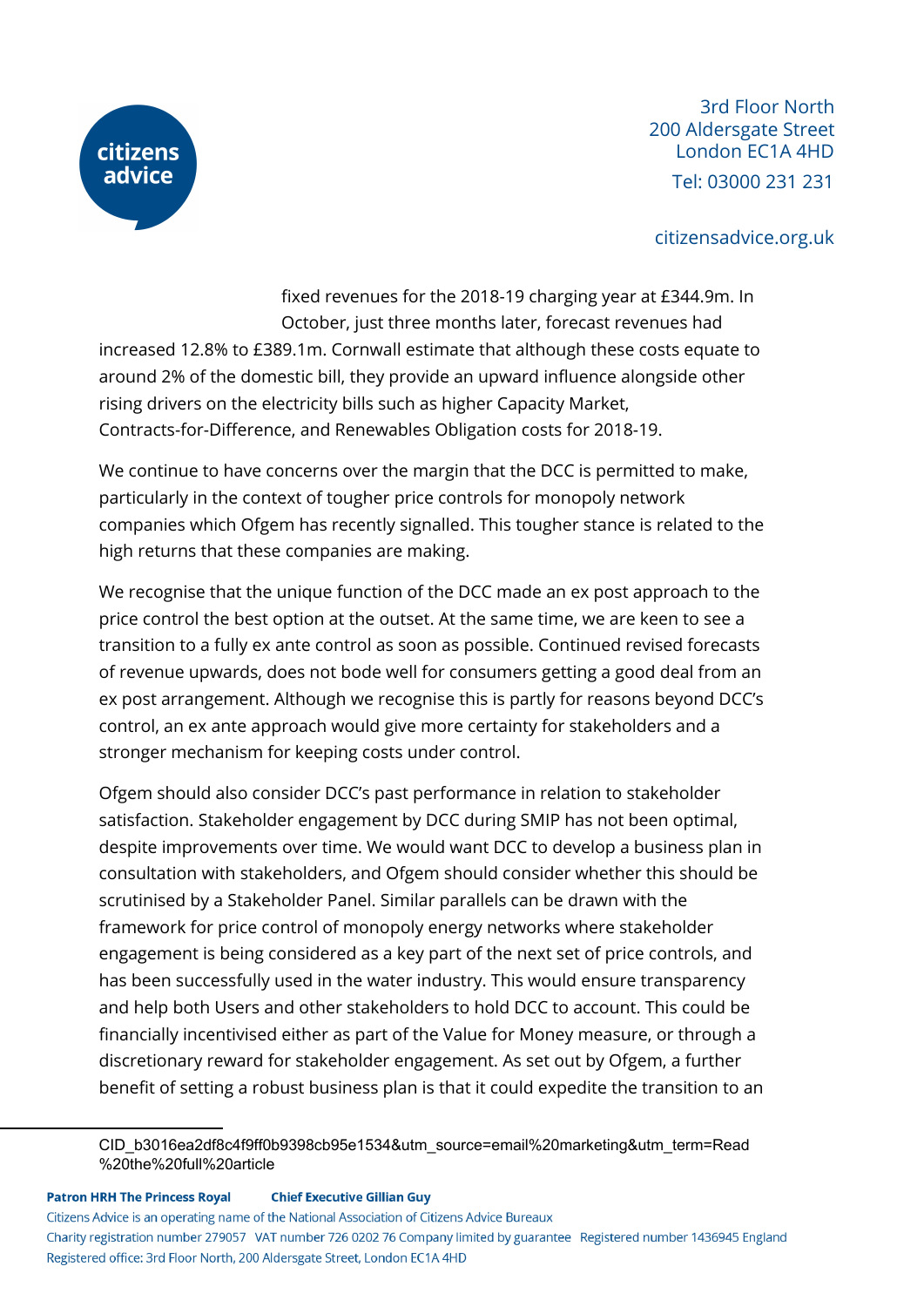

### citizensadvice.org.uk

ex ante price control system. We support this transition as rapidly as possible to ensure that the DCC focuses on long

term costs.

We have outlined answers to the questions in your consultation below.

### Question 1: What are your views on our proposal to consider External Costs as economic and efficient?

We support your proposal to consider the External Costs as economic and efficient, whilst noting that these are a major driver of overall cost increases and therefore contribute to the costs that consumers pay.

We recognise the challenges faced in regulating these costs, and restrictions that the licence places, particularly the requirement to ensure FSPs are no better or worse off, have on the negotiations for these costs. We support Ofgem in encouraging the DCC to explore all the options available to them to ensure costs remain economic and efficient. We agree that it is vitally important that all cost variations meeting the DCC's materiality threshold are explained and evidenced in the submission, and we encourage Ofgem to consider how this can be improved.

### Question 2: Do you have any views on DCC's contract management performance?

We support Ofgem's position on contract management. We recognise that there has been good progress in a number of areas. We would expect DCC to demonstrably improve on those areas Ofgem have highlighted:

- The late delivery against plans of release 1.2 (and release 1.3 which took place in RY17/18)
- Industry feedback that even when release 1.2 was delivered, stakeholders couldn't use the service effectively and proceed with their plans.
- Instances where DCC decided to deviate from established procedures to enable work to continue at the pace required by their timelines,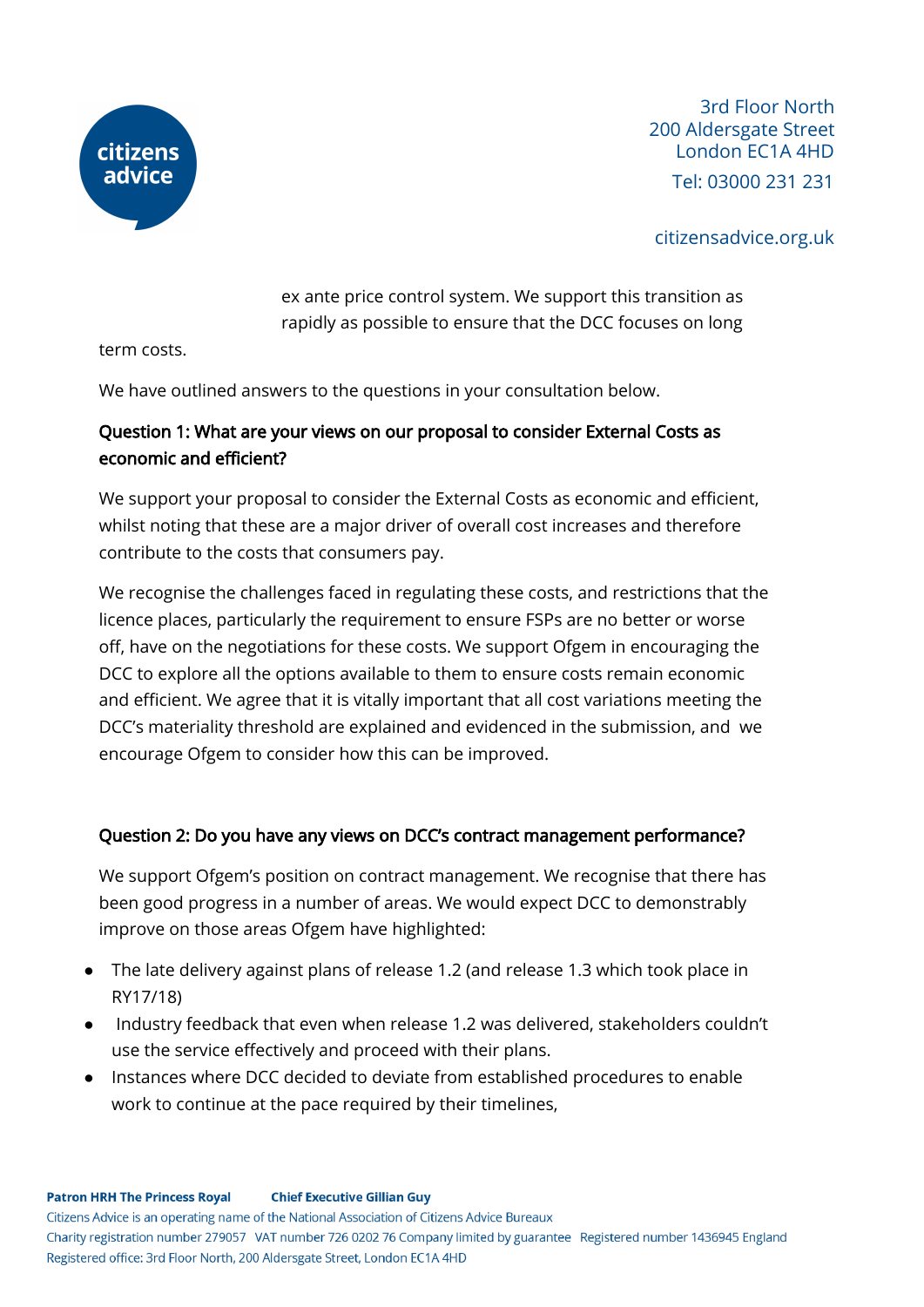

### citizensadvice.org.uk

# ● Concerns about the risk of DCC incurring additional Internal Cost related to fundamental service

capability.

These areas signal the importance of stakeholder engagement at highlighting areas where performance needs to be improved, and indicates the benefits that would be gained for consumers by greater engagement by the DCC with its stakeholders.

### Question 3: What are your views on our proposals on DCC's Internal Costs?

Internal Costs comprise the part of DCC's allowed revenue for the purposes of provision of the DCC service (excluding External Costs and pass-through costs). These include internal payroll and associated costs, accommodation, external and internal services, IT costs and service management costs. As a monopoly provider the DCC is not subject to market pressures to drive efficiencies, so it is essential that the price control pushes down on costs that are unnecessary and uses benchmarking to determine what the appropriate cost would have been. It is vital that any additional revenue that is requested is evidenced and substantiated.

Consumers ultimately bear these costs. Therefore we support Ofgem's proposals to find costs unacceptable for:

- £0.451m for contractors expenditure
- £5.397m of forecast payroll costs
- £38.956m all proposed increases in payroll, related non-payroll costs and recruitment costs to be unacceptable.
- £1.216m forecast cost for new premises
- £2.733m the entire variation in accommodation costs
- £1.167m of CGI contract
- £6.980m DCC external forecasts linked to ATG and SMKI contracts
- £4.435m service management forecast variencies.
- £0.091m shared services charge associated with the switching programme.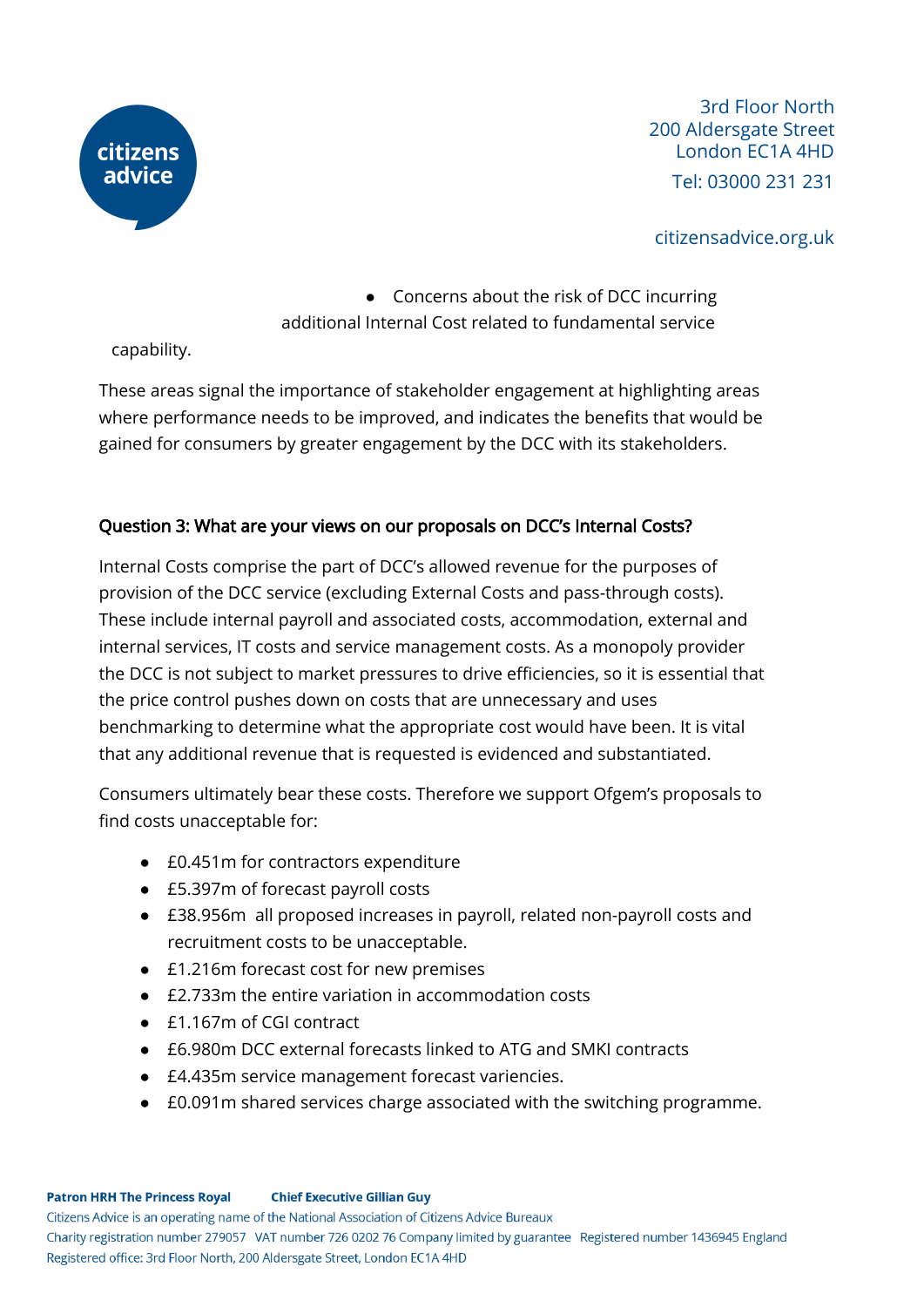

citizensadvice.org.uk

# Question 4: What are your views on our assessment of DCC's performance against IM9 and 10?

We agree with Ofgem's assessment of performance against IM9 and IM10.

# Question 5: What are your views on our assessment of DCC's application to adjust their baseline margin?

We support Ofgem's proposal to adjust the DCC's margin proposal downwards, especially considering that the DCC have not provided Ofgem with appropriate justification.

But we do not consider 15% to be a reasonable margin. This decision is being made in a context where Ofgem is also considering the framework of the next set of price controls for energy networks. It is already signalling a tougher regime after networks were show to be making an average 10% return. The DCC return is higher still, and we'd encourage Ofgem to be tougher in this price control, as well as considering moving to an ex-ante model as soon as possible in order to better control costs.

We encourage Ofgem to further consider how this margin could be managed downwards, whilst recognising the need to avoid perverse incentives relating to delivery of the switching programme. If profit margin is determined in part by risk, and Ofgem accepts that the DCC faces no significant risks (and low risk overall), then the acceptable margin range for the DCC must necessarily be lower than the range for companies that do face real market risks. We would therefore suggest Ofgem revisits its reasoning in this area and downwardly adjusts the DCC's margin range accordingly.

## Question 6: What are you views on our assessment of DCC's application for External Cost Contract Gainshare?

We support Ofgem's assessment.

Question 7: What are your views on DCC's reporting which explains its reasons for over recovery of revenue in RY16/17?